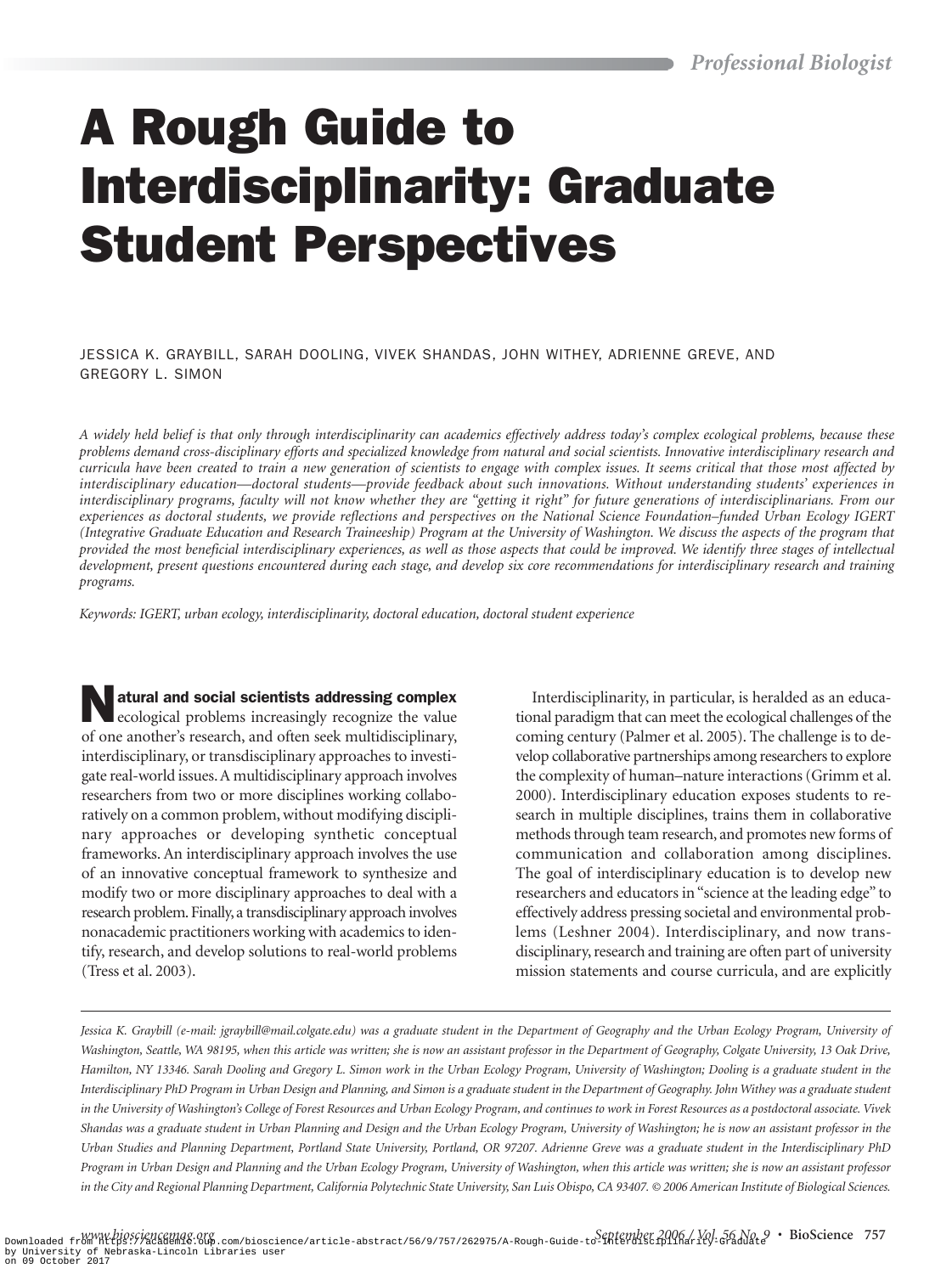supported by large-scale funding agencies such as the National Science Foundation (NSF) and the National Institutes of Health.

Collaboration among researchers in multiple disciplines is the essence of interdisciplinarity. Collaboration entails the collective conception, development, and pursuit of a research problem. Doing this effectively requires time to develop a common language, resolve epistemological differences, and define research expectations. Collaborative initiatives have typically been the realm of established senior scientists (Dubrow and Harris 2006), but now are occurring earlier in academic careers, including undergraduate and graduate education. Recent publications about interdisciplinarity offer synopses of interdisciplinary research and training (IDRT) initiatives, progress reports on interdisciplinary education, and reviews of process-related issues (Ivanitskaya et al. 2002, Sung et al. 2003, Musante 2004, Rhoten and Parker 2004).

Although the current literature explicates some aspects of interdisciplinarity—recognizing cultural and institutional barriers and the need to build community and common language across disciplines, for example (Nicolson et al. 2002, Sung et al. 2003)—it does not explicitly present or discuss PhD students' experiences in IDRT programs. In fact, remarkably little information has been collected or published about the student experience in IDRT programs in traditional university settings. Published perspectives are largely those of IDRT implementers (faculty, established researchers), for whom it is difficult to "understand and empathize with the ways students experience the institution. Faculty and staff tend to see the institution from their own perspective" (Hunt et al. 1992, p. 103). There is little guidance for students considering IDRT programs or for faculty designing them (Pallas 2001,Young 2001, Miller and Brimicombe 2004). In short, the actual experiences of PhD students—perhaps the most well-grounded source of information on the success of IDRT—remain largely unheard, despite the proven utility of investigating students' perspectives to understand other innovative, experimental pedagogy (Anderson et al. 2000). Moreover, the continued success of IDRT depends on the reactions of participating students, who will use their IDRT experiences to decide whether or how to participate in interdisciplinary work in their future careers.

In this article, we provide insight into our experiences as graduate students pursuing interdisciplinary studies and suggest approaches for building long-lasting IDRT programs.We realize that each IDRT program and student experience will be different, but we are confident that our experiences and list of recommendations will be beneficial to individuals developing, implementing, and participating in IDRT programs. We provide our perspectives on the processes, benefits, and challenges of participating in one IDRT program. This rough guide to interdisciplinarity describes how we successfully navigated a natural–social science IDRT program, both individually and as a group. Our objective is to provide our experience within this IDRT context; for an external evaluation of the program, see Heg and colleagues (2004).

We first provide a synopsis of the program (structure, process, and participants). Then we explain the stages by which we progressed through interdisciplinary and disciplinary components of our degrees. We define and describe each stage of progress, concluding each stage with specific questions that we asked. These questions aim to provoke the reader to contemplate IDRT in other settings, taking lessons learned here for application elsewhere. We conclude with six core recommendations to improve doctoral students' experiences with IDRT. These recommendations should be useful for students considering IDRT graduate programs, and for faculty developing them.

# Interdisciplinarity, the IGERT way

"We have already too long paid our tribute," Peter Kropotkin wrote in 1885, "to the mediæval scholastic system of education. It is time to inaugurate a new era of *scientific* education" (Kropotkin 1996, p. 143). Traditional PhD education lacks sufficient mentoring (Nerad and Cerny 1999), overemphasizes research (COSEPUP 1995, Nyquist et al. 1999), and provides limited understanding of the societal consequences of research (Wulff et al. 2004). Many traditional PhD programs do not expose students to differing goals and epistemologies inherent in various disciplines or research agendas. Consequently, PhD students receive only limited training in nonresearch-related areas to prepare them for careers in academia or elsewhere (Campbell et al. 2005).

Interdisciplinary graduate education aims to resolve these problems by emphasizing collaboration and practical education and research. One example of a national effort to develop a new generation of interdisciplinarians is the NSFfunded IGERT (Integrative Graduate Education and Research Traineeship) program, designed to produce "creative agents for change"during graduate training (Bordogna 2001). Since the program's initiation in 1997, NSF has granted approximately 140 IGERT awards to universities. In 2006–2007, NSF will support 1800 IGERT graduate students. With continued congressional support (NSF 2002) and with universities welcoming innovations in IDRT (Alberti et al. 2003, Musante 2004), support for programs like IGERT will most likely continue at least in the near future.

# Our IGERT graduate student experience

In box 1, we present the University of Washington's Urban Ecology IGERT Program (in isolation from our experiences and responsibilities as PhD students) to (a) describe our program's innovations, (b) elucidate issues related to simultaneous participation in an IDRT program and in a traditional PhD program, and (c) bring to the foreground our explanation of the major stages of student development in IDRT. Although some IDRT programs are structured to stand alone, most require students to meet both home department and IDRT program requirements. Students in the Urban Ecology IGERT Program satisfy dual requirements, so we emphasize our experience within this institutional framework.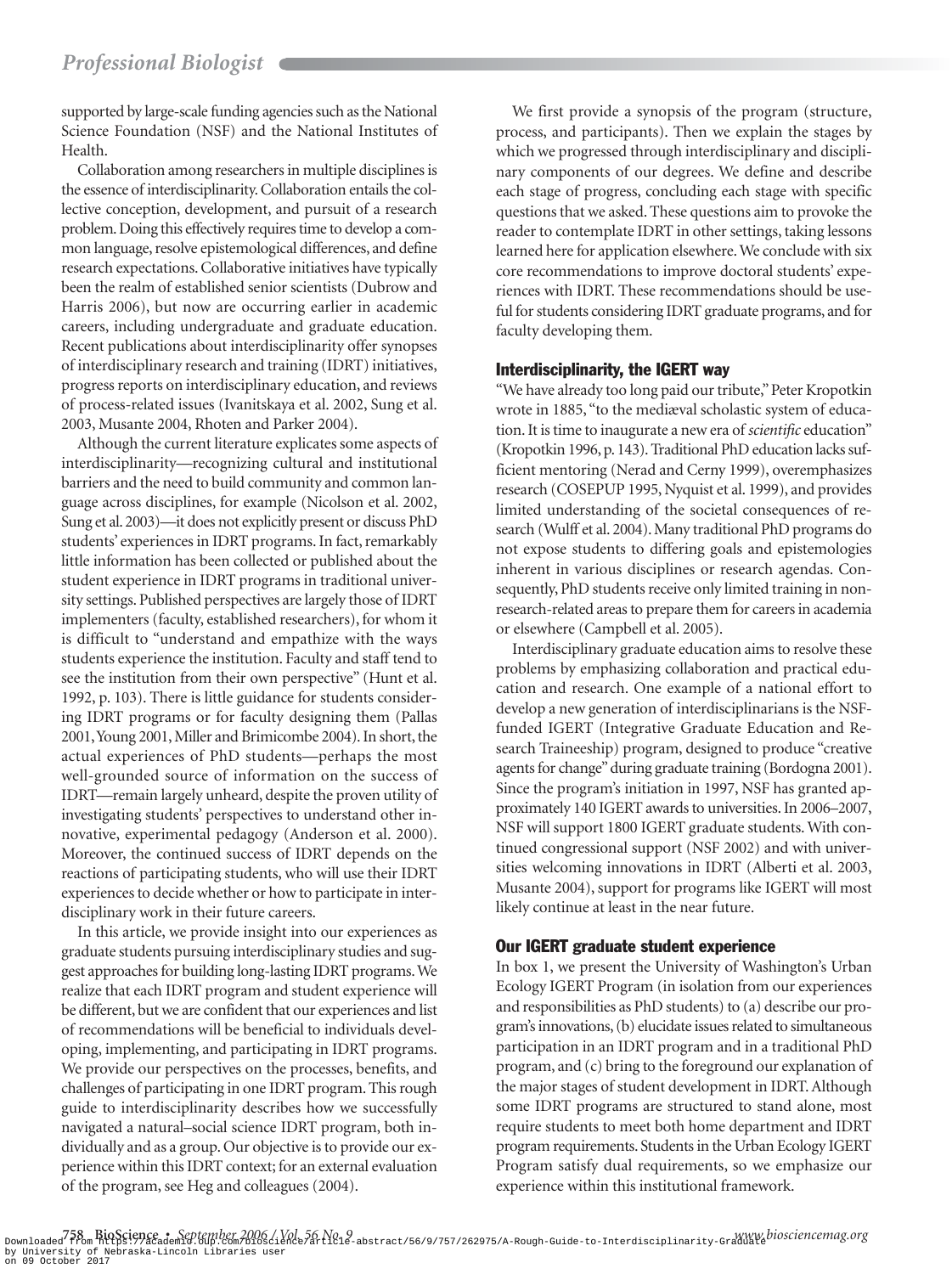## Box 1. Urban ecology at the University of Washington.

The University of Washington's Urban Ecology IGERT (Integrative Graduate Education and Research Traineeship) Program was developed using the conceptual model described in Alberti and colleagues (2003). The program was initiated by a core group of five faculty from four departments in three colleges. Twenty-five doctoral students in four cohorts participate in the program, representing the disciplines of anthropology, biology, earth sciences, geography, natural resources policy, urban design and planning, and wildlife science.

The core components of the Urban Ecology IGERT Program at the University of Washington include the structural elements in the following table.

| <b>Structural element</b>                                                                         | Goal                                                                                                                                         | <b>Stage</b>                         | <b>Timeline</b>                                                                           |
|---------------------------------------------------------------------------------------------------|----------------------------------------------------------------------------------------------------------------------------------------------|--------------------------------------|-------------------------------------------------------------------------------------------|
| Coursework: Introduction to<br>urban ecology                                                      | Basic urban ecology, exposure<br>to local and regional urban<br>ecology issues                                                               | Naissance                            | Year 1 of PhD program                                                                     |
| Visiting scholar seminar series<br>in urban ecology                                               | Exposure to diverse professionals in<br>urban ecology (academics, politicians,<br>and practitioners), networking<br>opportunities            | Naissance, navigation,<br>maturation | Ongoing                                                                                   |
| Coursework: Advanced urban ecology                                                                | Deeper exploration of urban ecology<br>concepts, focus on literature for<br>cohorts to conduct and complete<br>research projects             | Navigation                           | Year 2 of PhD program                                                                     |
| Quarterly classroom seminar in<br>urban ecology                                                   | Exploration of varied disciplinary<br>and urban ecology literature                                                                           | Navigation                           | Year 2 to completion of PhD<br>program                                                    |
| Team research project                                                                             | Opportunity to learn to conduct<br>team research and to contribute to<br>scholarship in urban ecology by<br>publishing a peer-reviewed paper | Navigation                           | Begun in year 1, ideally<br>completed by year 2                                           |
| International visit                                                                               | Exposure to international urban<br>ecology, to create an international<br>network of urban ecology scholars                                  | Navigation, maturation               | One-time trip for each doc-<br>toral student in the program,<br>at the end of year 2 or 3 |
| Development and instruction of<br>undergraduate 200-level introduction<br>to urban ecology course | Experience designing and team-<br>teaching undergraduate course in<br>urban ecology                                                          | Navigation, maturation               | Taught in winter quarter of<br>year 3                                                     |
| Team-authored portion of the PhD<br>dissertation and manuscript<br>for publication                | Revision of graduate research and<br>training expectations                                                                                   | Maturation                           | Timeline depends on indi-<br>vidual students' progress                                    |

The program's approach to interdisciplinarity is problem based, with the explicit goal of generating scientific research and training scientists to work with pragmatic, policy-related issues. Students work in research teams (three to five people) for their first two years with the goal of producing a publishable paper that reflects critical issues facing urban systems today. The team-authored project is also incorporated into each student's dissertation. The expectation is that the team research reflects an interdisciplinary framing of the research problem, stressing the value of a multiple methodological approach in the research design whenever appropriate. For most students, the team research project occurs before the dissertation proposal is formulated. Past and present teams have completed the research in the following table.

| Interdisciplinary research team<br>(start date) | <b>Research project theme</b>                                                     | Resulting publication or work in progress                                                                                                                                                                    |
|-------------------------------------------------|-----------------------------------------------------------------------------------|--------------------------------------------------------------------------------------------------------------------------------------------------------------------------------------------------------------|
| Cohort 1 (2000)                                 | Efficacy of growth management<br>policy tools                                     | Robinson L, Newell JP, Marzluff JM. 2005. Twenty-five years of<br>sprawl in the Seattle region: Growth management responses<br>and implications for conservation. Landscape and Urban<br>Planning 71: 51-72. |
| Cohort 2 (2001)                                 | Use of scientific information in policies<br>for protecting biological areas      | Francis T, Whittaker K, Shandas V, Mills AV, Graybill JK. 2005.<br>Incorporating science into the environmental policy process:<br>A case study from Washington State. Ecology and Society 10:<br>35.        |
| Cohort 3a (2002)                                | A century of Seattle park<br>development history                                  | Dooling S, Simon G, Yocom K. From Frederick to Friends: An<br>urban ecological framework for a century of park planning in<br>Seattle. Urban Ecosystems. Forthcoming.                                        |
| Cohort 3b (2002)                                | Comparing ecological, social,<br>and economic functions of<br>urban forest spaces | Oleyar MD, Greve AI, Withey JC, Bjorn AM. Evaluating urban<br>forest functionality: An integrated approach. In preparation.                                                                                  |
| Cohort 4a (2003)                                | Placement of second homes in<br>relation to natural amenities                     | Kondo M, Rivera R, Rullman S, Bidwell T. Explaining the physi-<br>cal and social patterns of second homes: An integrated<br>approach. In preparation.                                                        |
| Cohort 4b (2003)                                | Neighborhood walkability,<br>greenness, and quality of life                       | Tilt J, Unfried T, Roca B. Relationships among neighborhood<br>greenness, accessible destinations, and health in Seattle,<br>Washington. In review.                                                          |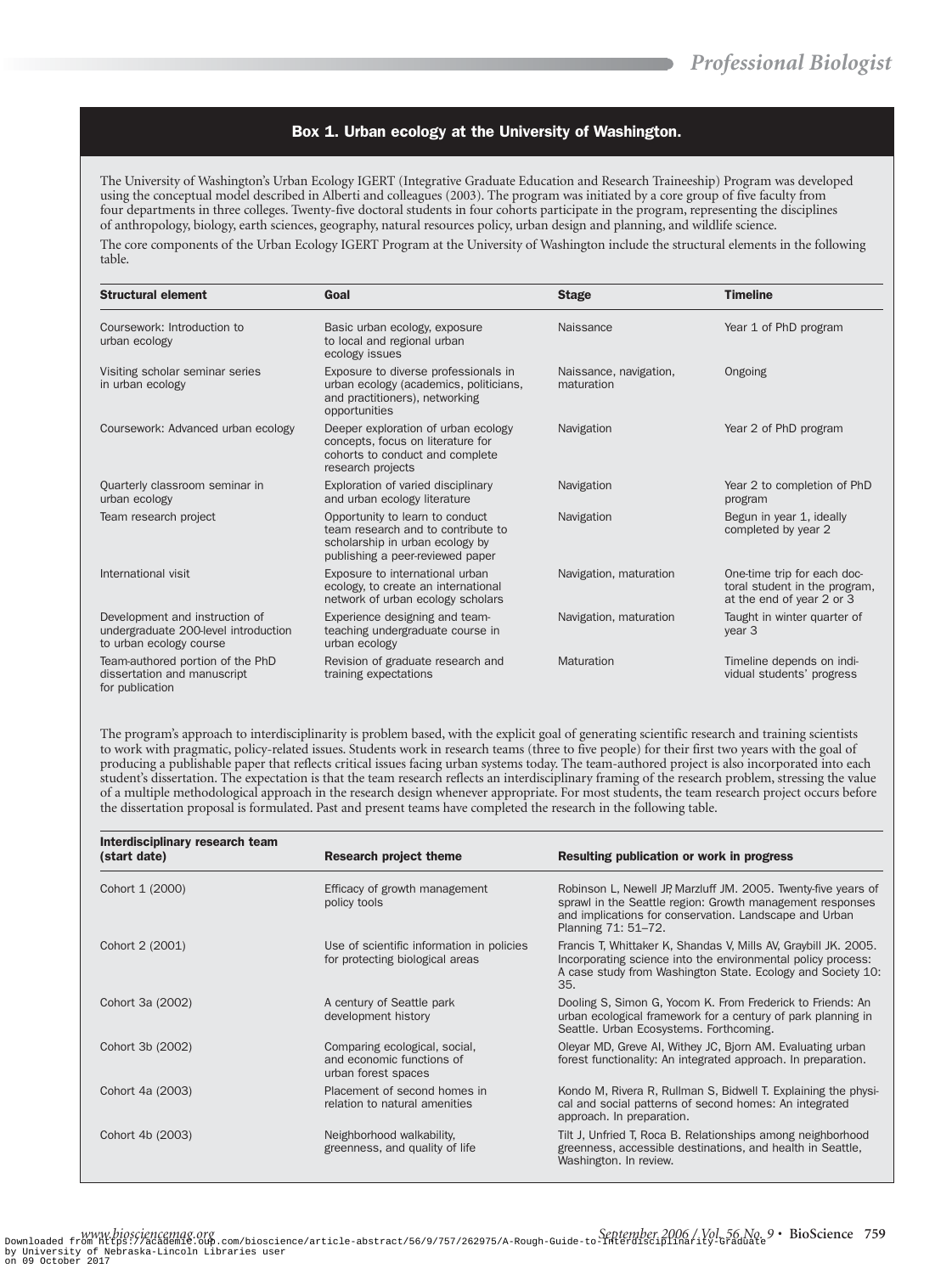Three main stages—naissance, navigation, and maturation describe our journey in IDRT. Progress through these stages is both linear and iterative as students become interdisciplinary and disciplinary scholars.

Naissance: Where is my home? Early in students' graduate careers, they forge strategic relationships with multiple intellectual communities on campus. While this is also true of other students entering any PhD program, students in the Urban Ecology IGERT Program must develop *dual* intellectual communities, disciplinary and interdisciplinary. Acquaintance with home departments and with the urban ecology program also means developing communities in at least two places on campus (two largely disjunct sets of faculty, degree requirements, and peers). The most active participation in the urban ecology program, in the first two years, occurs during construction of individual doctoral identities, establishment of working relationships in the home departments, and immediate immersion in a group during the first year in the program. Simultaneous involvement in interdisciplinary and disciplinary research and education creates a daunting workload that must be sustained along dual academic tracks.

During the first two years, scholarly initiation is complicated by competing inspirations and expectations. Many students experience difficulty developing individual research pathways as a result of confounding intellectual inputs. Departmental requirements for each discipline are not always aligned with IGERT requirements, and this can impede progress in the interdisciplinary doctoral research teams. For example, requirements for coursework or fieldwork vary by discipline, challenging multidisciplinary teams logistically. First-year students often feel intellectually disoriented working within and between existing institutional structures that are still largely unfamiliar. During this "naissance" stage, students must gain sufficient grounding in various disciplines before identifying links between interdisciplinary and disciplinary identities.

Establishing solid theoretical footing and fulfilling dual programmatic requirements in home departments and in the interdisciplinary program prolongs the naissance period for students in the IGERT program, compared with traditional doctoral students. Disciplinary course loads and immediate immersion into multiple disciplinary epistemologies leads to exhilarated exhaustion. Development of the extended intellectual community of interdisciplinary students and faculty helps students manage this experience. This community is important in each stage, but is particularly crucial in the naissance period for successfully initiating IDRT.

These are some of the questions confronted during naissance: From which scholarly traditions do I draw? Where do I situate my scholarship? How do I develop an academic identity reflecting my disciplinary and interdisciplinary research? What is my identity in my team, and how will we work together? How do I direct my team research and my disciplinary research to obtain maximum benefits from each?

What does an interdisciplinary intellectual "home" mean for my disciplinary work (and vice versa)?

Navigation: What do I prioritize? In the navigation stage, students continue orienting themselves in the home departments and in the interdisciplinary program. They engage in research from increasingly solid intellectual ground and begin to balance disciplinary and interdisciplinary requirements more effectively. They navigate multiple tasks: the responsibilities of team research, individual disciplinary coursework, and other goals or requirements (general exams, dissertation proposals, fieldwork, fellowships, publications).

Navigation is complicated by twofold expectations, intellectual rigor and output, and by dual loyalties to interdisciplinary collaborations and individual (personal, disciplinary) goals. In the navigation stage, students confront difficult issues, including time limitations, individual and team learning styles, and the iterative process of identity formation. Each student, and each group, must develop effective time management skills and clear benchmarks for disciplinary and interdisciplinary academic progress. Identifying these benchmarks requires strategic modes of communication with disciplinary and interdisciplinary faculty to define the role of IDRT for students, and with interdisciplinary team members to establish clearly the expectations of all participants. Navigation often becomes a process of negotiation to define the breadth of research possible and the depth of knowledge necessary to satisfy degree requirements. Successful negotiation is enhanced by strategically choosing committee members who support IDRT (which is sometimes difficult to determine in advance) and who can respond to students' interdisciplinary and disciplinary needs. Traditional graduate education models (i.e., individual PhD research coupled with working as research or teaching assistants) may be as demanding as IDRT, but balancing twofold expectations can mean that commitments to team research must be modified when disciplinary expectations assume priority. At other times, it means accelerating the interdisciplinary research process and delaying disciplinary research. Always, it means communicating and negotiating with faculty and group members.

Questions confronted during navigation include the following: How can I (or do I want to) relate my interdisciplinary and disciplinary work? To what extent does interdisciplinary research help me complete degree requirements? What are the implications of integrating my disciplinary and interdisciplinary research? Will I attain the rigor and depth necessary in my disciplinary research, given the interdisciplinary contribution to my degree? How much research must I do to obtain legitimacy in my discipline and in urban ecology?

Maturation: How do I integrate and represent my scholarship?

This final stage occurs after completing most disciplinary requirements and required participation in the urban ecol-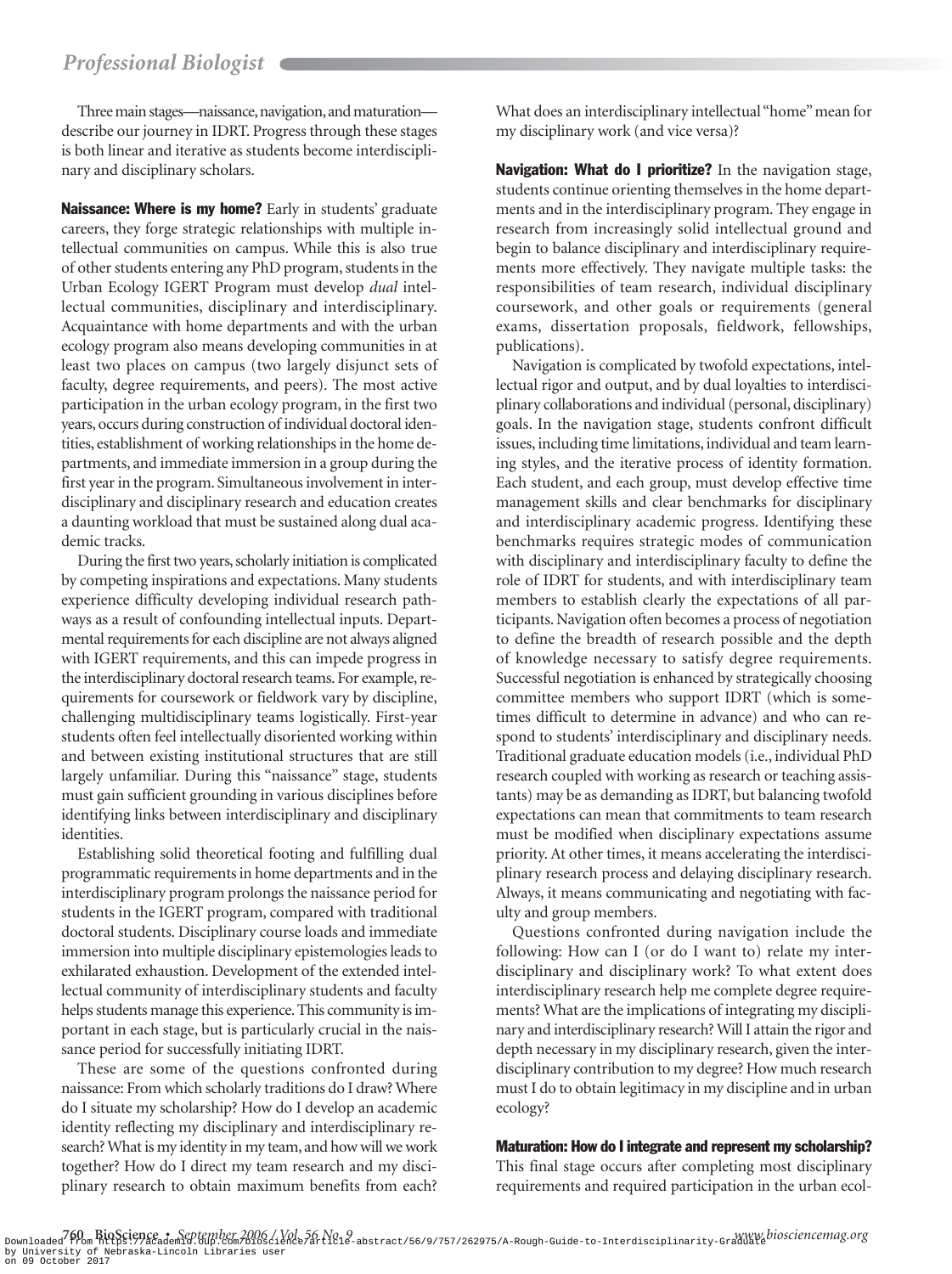*Professional Biologist*

ogy IGERT. Students complete IGERT team research and identify outlets for publishing results. While completing the IGERT research, they apply for jobs. They demonstrate—in their dissertations and to potential employers—the breadth and depth acquired by simultaneous participation in IDRT and in traditional PhD programs. Given the explicit intent of the program to train a new generation of professionals capable of working within and outside of academia, it is central to students' growth and to the promotion of IDRT that experiences in the program be represented accurately to potential employers. In an academic job search, graduates of IDRT programs can strategically emphasize interdisciplinarity for some jobs and disiciplinarity for others, as requirements and expectations vary by institution, departments, and disciplines.

To maintain their interdisciplinary identities in new careers, IDRT graduates should investigate prospective institutions' tangible support for interdisciplinarity. Interdisciplinary researchers publish multiauthored articles in journals outside their traditionally defined disciplines. For academic jobs, different institutions' support for teamwork and for single or multiple authorship needs to be assessed. In professional settings, PhDs with interdisciplinary training have already benefited from teamwork training and breadth of knowledge. Graduates of IDRT programs need to know whether employers understand that their qualifications to facilitate or direct teams are beyond the capacity of a typical starting practitioner.

These are questions confronted during maturation: How do I complete and find publication venues for team research? How do I integrate interdisciplinary team research into my dissertation? How do I describe the benefits of participation in IDRT to disciplinarians or nonacademicians? How do I demonstrate disciplinary fluency/proficiency *and* interdisciplinary agility? How do I introduce or promote IDRT in traditional, disciplinary institutions or to nonacademic employers?

# Core recommendations

The stages of naissance, navigation, and maturation are distinct but not discrete; they overlap, and each student experiences the iteration differently. However, the stages do represent fundamentally distinct conditions and challenges for IDRT students. Addressing these challenges, we offer six core recommendations to augment the success of IDRT students and faculty among the natural and social sciences and the humanities. Although our program did not include participants from the humanities, we hope and expect that our recommendations will be useful for a wide range of IDRT programs. Our recommendations target professional and personal skills that IDRT participants must be willing to acquire and explore. Both philosophical and pragmatic, these recommendations reflect what works well for us and what could be enhanced.

Core recommendation 1: Attend to the process. This recommendation is simple, yet profoundly difficult to maintain in academia. Attending to the process describes the mental effort necessary to rigorously explore interdisciplinary topics while also addressing the interpersonal dynamics intrinsic in groups. Breakdown of collaboration is a recurrent theme in the literature on interdisciplinarity (Rhoten and Parker 2004). For the authors of this article, instances of constrained collaboration occurred as a result of miscommunication, lack of accountability of team members, or divergent expectations among faculty and students.

To attend to the process, the urban ecology IGERT at the University of Washington hires a professional group dynamics facilitator. This person conducts workshops attended simultaneously by faculty, students, and staff—on group management skills, interpersonal communication strategies, and creative problem solving. As-needed access to the facilitator helps teams survive and recover from exceptional challenges. We find that this outside facilitation helps minimize and manage disciplinary prejudices and process-related difficulties. Recognizing the need for this "softer" aspect of collaboration contributes significantly to the success of the IDRT program. We recommend incorporating a professional group-process facilitator into any IDRT program.

Core recommendation 2: Develop students' sense of ownership. When students experience ownership of and agency within an IDRT program, a practice of collective responsibility emerges in all program elements (e.g., team projects, seminars, co-instruction). For example, when we facilitate learning in the IDRT group, we each develop unique scholarly identities and areas of expertise. Student ownership and agency are promoted as we design and facilitate a quarterly graduate seminar *ab initio* (faculty are not session leaders), and as each PhD student cohort designs and teaches an undergraduate urban ecology course. Redesigning the seminar quarterly, and the course annually, generates student involvement and camaraderie.While faculty participate in discussions and serve as expert consultants in these program components, students develop and facilitate course themes, structure, and sessions. As a result, students maintain ownership of part of the program, largely guide the exploration of urban ecology, and develop a common language. In addition, we recommend that IDRT programs create opportunities for students to extend ownership and agency by allowing students to coordinate interdisciplinary expert panels and symposia or to develop topical workshops (on geographic information systems or qualitative methods, e.g.) related to specific areas of study.

Core recommendation 3: Garner institutional support. Institutional support is intellectual and financial, and both components are critical for faculty and students. Intellectual support includes the ability to access faculty in multiple departments and to develop PhD committees comprising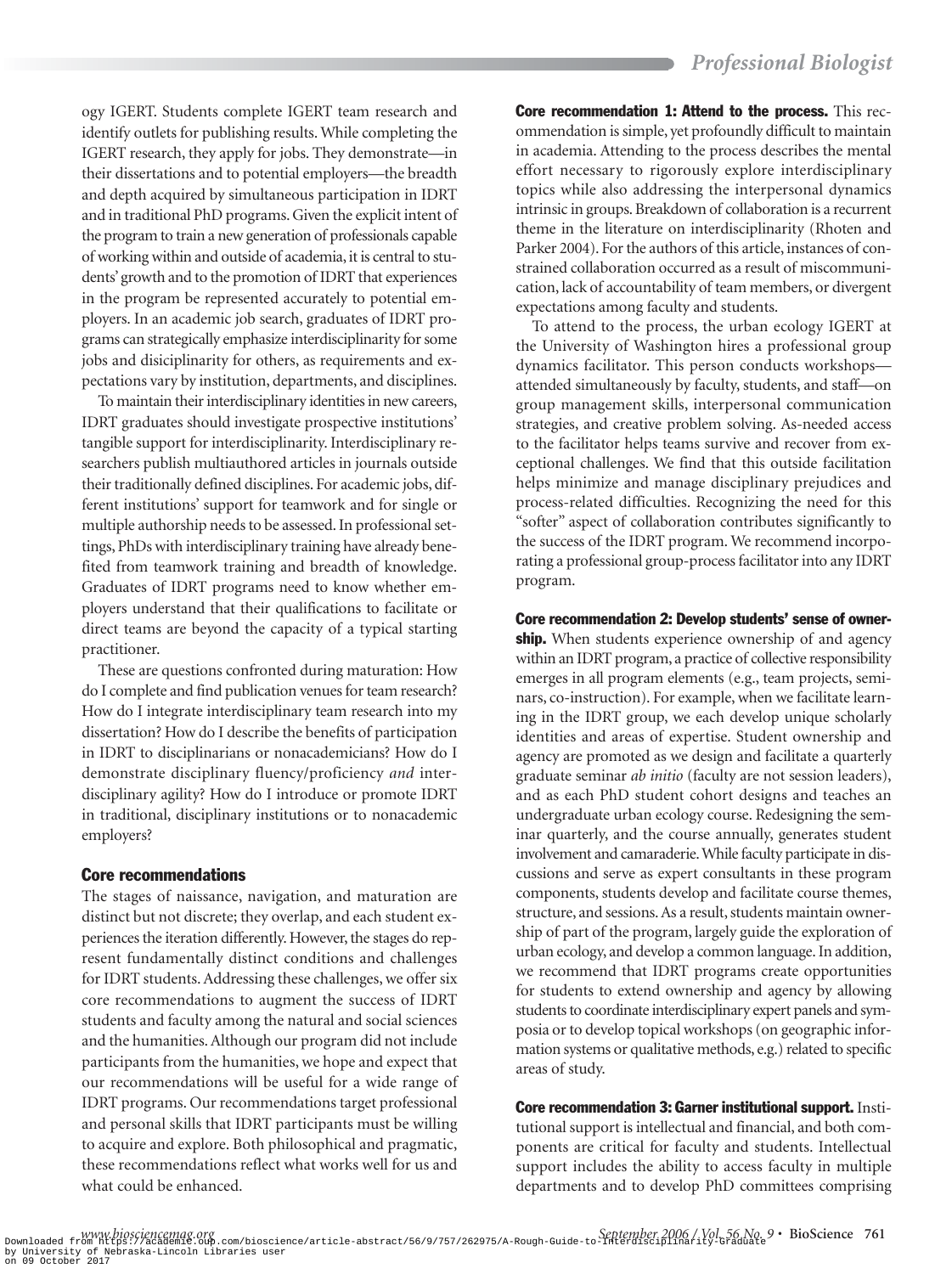# *Professional Biologist*

multiple disciplines. Engaging in intellectual arenas outside our disciplines as an established *program* on campus enhances our ability to be future leaders of interdisciplinary science, but the challenge for universities is to develop institutional systems of support that sustain the *individual* development of interdisciplinary scholars and that easily accommodate interdisciplinary PhD committees. Doctoral committee members who privilege one epistemological approach over another (e.g., quantitative over qualitative), for example, can cripple PhD student progress and potentially affect retention rates in IDRT programs. In the Urban Ecology IGERT Program, intellectual support is also fostered among students and faculty in workshops, seminars, and collaborations that go beyond IDRT requirements. These activities promote enduring professional networks.

In our IGERT, financial support exists during a portion of the interdisciplinary research and teaching, but not for the tenure of our doctoral education. We must locate additional funding (fellowships, teaching and research assistantships, or outside employment) to finance the last years of the PhD work while fulfilling dual IDRT program and disciplinary requirements. Locating funding is a challenge for all PhD students, but it poses an additional challenge to IDRT students. Our twofold requirements oblige us to conduct two research projects to fulfill degree requirements. The additional burden of teaching or research assistantships overextends students who are already exerting double effort. For example, some students in the program teach two courses simultaneously to satisfy IDRT requirements and remain funded by their home departments (while also completing research). This effectively creates a third commitment, limiting full engagement with or timely progression through the degree. Extending the duration of financial support for IDRT students would ease concerns about finishing double workloads. We recommend that IDRT students approach potential committee members cautiously and ensure that each member supports interdisciplinarity, and that IDRT faculty, from the beginning, conduct and share with students a realistic assessment of potential funding opportunities to support students throughout both interdisciplinary and disciplinary phases of their education.

Core recommendation 4: Plan for your own progress. Graduate students must plan ahead to successfully complete an interdisciplinary doctorate. This planning must be addressed from the outset, individually and within the research group, to integrate departmental (e.g., timely courses, exams, fieldwork) and team research requirements. Students need to undertake several important steps: (a) clarify the accountability of all team research participants (students, team members, and faculty), (b) align requirements for progress in the home department and the IDRT program, (c) recognize and accommodate the amount of time needed to conduct team research and complete all other requirements, and (d) address individual funding needs before the termination of IDRT funding. By tending to disciplinary work and relationships, students

can help ensure that department chairs and advisors remain aware of their financial needs.

For students, we recommend that you set your own goals, because an IDRT program will neither define your future path nor get you a job. You must identify your route to postgraduate plans. This simple-sounding recommendation cannot be overemphasized. Planning ahead sounds easy, but the reality that participating in IDRT may extend one's graduate experience sinks in only once one is fully immersed in disciplinary research, when timelines for degree completion may already be delayed. Timely success requires your own awareness and planned commitment.

### Core recommendation 5: Create and maintain flexibility.

Flexibility regarding logistical issues increases the success of an IDRT program. To remain innovative, programs must maintain flexibility for a diversity of challenges, including short- and long-term structural issues, group dynamics, and variable schedules. For example, different research teams progress at different speeds and encounter different obstacles, and summer research may be impossible for some team members because of competing responsibilities. Effective IDRT programs must treat each student's situation as unique and have the flexibility to accommodate students individually.

Each student cohort experienced the Urban Ecology IGERT Program differently, because some aspects of the program have changed over time. Asking for and implementing students' suggestions to improve an IDRT program encourages selfreflection by students and faculty. Indeed, tangible changes in our program's content and structure were made frequently as a result of formal and informal student feedback. Active involvement within an adaptive model provides collective ownership (by students and faculty) and responsibility for the program's vitality and meaningfulness.We recommend adaptive management for IDRT programs, which allows for feedback regarding pedagogical and research issues and maintains intellectual as well as structural flexibility.

Core recommendation 6: Practice appreciative inquiry. Understanding and appreciating different worldviews requires a commitment to curiosity about different disciplines' contributions to an interdisciplinary endeavor. Traditional competition among disciplines for recognition, for students, and ultimately for funding limits the productivity and cohesion of IDRT teams, resulting in students' losing perspective about their own goals and expectations. The subtle yet powerful influence of disciplinary biases creates barriers to IDRT (see Lélé and Norgaard 2005). In contrast, an appreciative stance demands that participants ask, "What can I learn from X? How can we help one another?" rather than "What are the flaws in Y? How does it compete with Z?" Appreciative inquiry counteracts academia's culture of cross-disciplinary criticism and calls for patience and diligence in its application. Appreciative inquiry (a) requires participants to reflect on their value judgments when developing research questions and